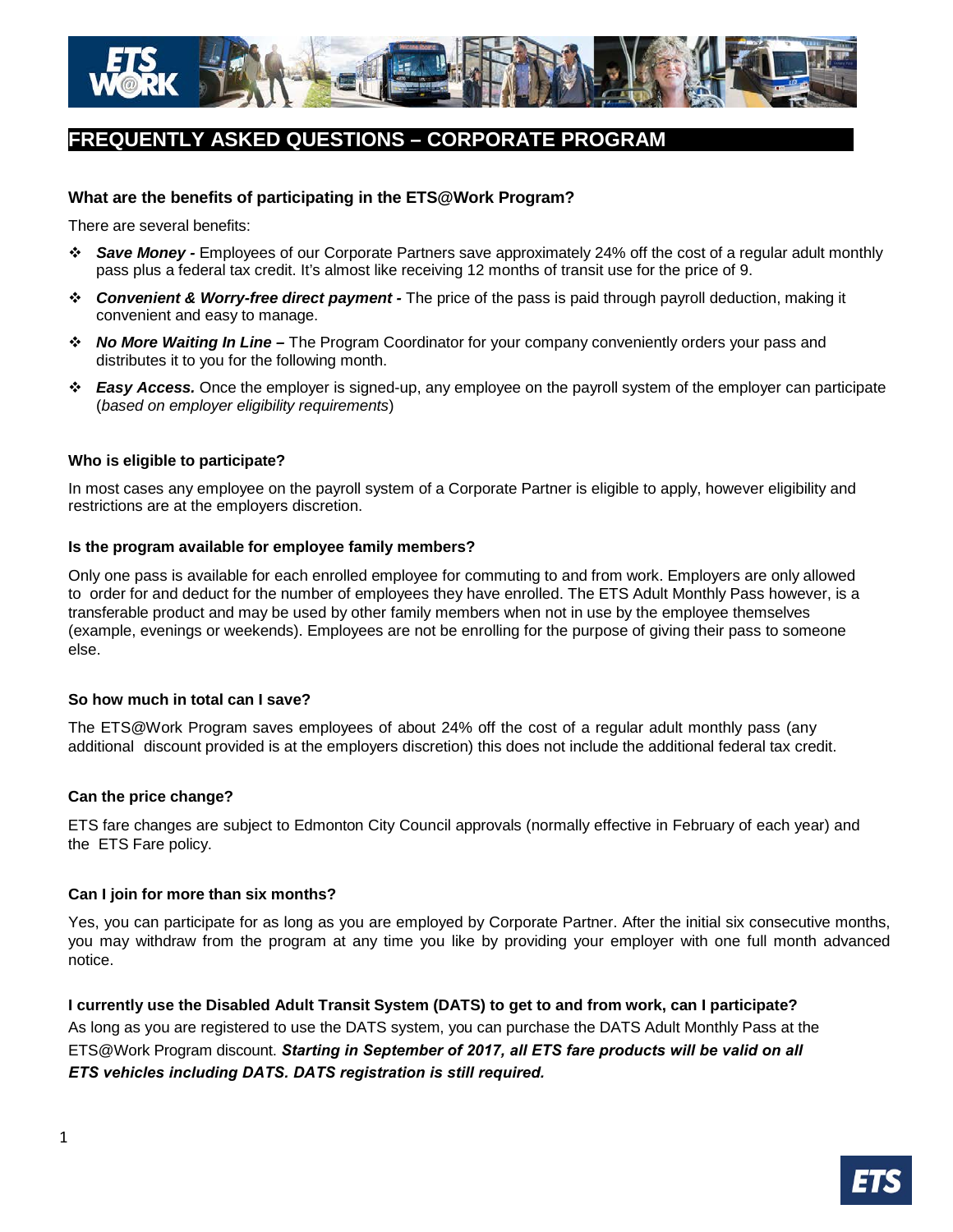

## **What happens if I cannot use my pass because of illness, injury, leave or other life changing events?**

You will need to speak with the Program Coordinator for your employer for specifics on how to temporarily exit from the program. With a temporary exit, your participation is put on suspension until you return to work. Of course, only long term illness or injury would apply. Illness, injury or other events that occur and are resolved within a month cannot be adjusted.

If the event occurs during the first six consecutive months, on return to work you must complete the remaining commitment period. Some situations that cannot be resolved may allow for an exit from the program. Please speak to the Program Coordinator for further details on your employers requirements.

## **What happens if I exit the program after the six month commitment, then my situation changes and I want to participate again?**

Depending on how long you were off the program, you may be treated as new applicant and have to commitment to the minimum six consecutive months again. Please speak to your Program Coordinator for further details.

## **What happens if I lose or damage my pass?**

ETS does not replace lost or stolen passes. However, a damaged pass can be replaced at The Edmonton Service Centre in Edmonton Tower provided that it is determined to be a current valid pass.

## **When can I join and when would I get my first pass?**

Employees of our Corporate Partners can join at any time; however each employer may have their own cut-off schedules for new applications. Please speak with your Program Coordinator for specifics on your employers cut-off and distribution dates.

## **How do I claim for the federal tax credit on my income tax return?**

Your employer will supply you with the dollar amount that you have paid for your pass for the tax year. Keep in mind that the benefit is a percentage of what you have actually paid for the pass and not the retail dollar value of the pass.

\*The Federal Tax Credit is subject to change. Consult Canada Revenue Agency.

#### **Is the ETS@Work program a taxable benefit?**

Yes, for more information on taxable benefits please visit the Canada Revenue Agency's website at [www.cra](http://www.cra-arc.gc.ca/)[arc.gc.ca](http://www.cra-arc.gc.ca/)

## **Can I use my pass on the Strathcona or St. Albert Transit Systems?**

Yes. Strathcona County and St. Albert transit systems allow the use of ETS Adult Monthly passes however; there is an extra \$1.00 cash fare per ride when traveling within St. Albert and within Strathcona County and a \$1.00 zone fee when boarding a commuter bus from either municipality into Edmonton. (The boundary fee is subject to change)

This fare/zone fee is charged by the other municipalities cannot be waived.

Edmonton Transit's DATS Adult Monthly Passes can only be used on the Disabled Adult Transit System operated by the Edmonton Transit System.